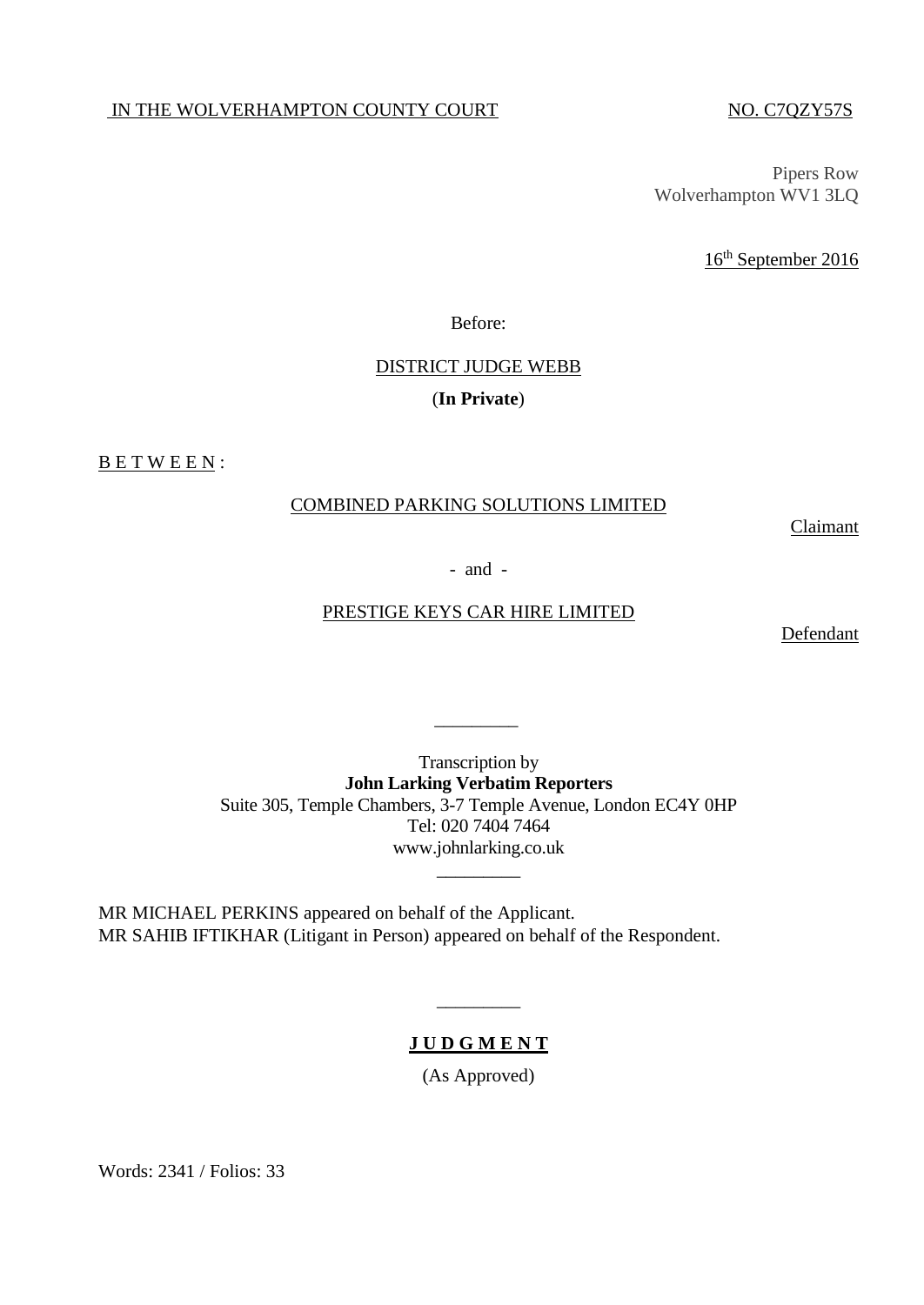#### DISTRICT JUDGE WEBB:

- 1 Before me today I have heard the final small claims track hearing in the case of Combined Parking Solutions Limited and Prestige Keys Car Hire Limited. In this matter I have heard from Mr Perkins for the company who has attended to present the case and Mr Iftikhar a director of the defendant company has prepared a witness statement and attended today.
- 2 It is not disputed in this case that on  $28<sup>th</sup>$  November 2015, a vehicle FV12 SFX parked at a location at St Lillian's United Reformed Church, Villa Road in Luton. I have seen and it is not disputed that Combined Parking Solutions were contracted with the owners of that land to provide parking services and therefore they can under that contract sue for unpaid parking charges.
- 3 It is also not disputed that at the site there was a very clear warning sign which indicates this is private land, allowing only the parking of motor vehicles displaying CPS permits. It further goes on to say that if there is not a valid permit then effectively you enter into a contract if you park there with a charge of £60 if payment is made within 14 days which rises to £100 if you do not pay it at that point in time.
- 4 The Supreme Court has considered the validity of this type of arrangement and has determined it as a matter of contract. A person enters onto an area of land where signage is appropriately displayed and they enter into a contract that either they will only remain for the defined time or in these circumstances they will pay a charge if they are not permitted to park there; that is not in dispute.
- 5 What is also not in dispute is that Prestige Keys Car Hire Limited are a car hire firm. They operate under terms and conditions, they rent out motor vehicles and this was one of their motor vehicles. At the relevant date the vehicle appears to have been hired by an Aaron Philip Douglas.
- 6 What then happens is, in accordance with their procedure, Combined Parking Solutions forward to the keeper of the vehicle, having ascertained that through the DVLA, a document which is called 'a notice to keeper'. That 'notice to keeper' requires and requests the forwarding of the various documents required and it states: "If the vehicle is hired or least to a third party then your response should fully comply with the requirements to transfer liability to the hirer as defined under the Protection of Freedoms Act 2012, Schedule 4, section 13." That letter was sent on  $15<sup>th</sup>$  January.
- 7 There is a dispute as to whether that letter was received. What is accepted is that a copy of it was forwarded again and on  $12<sup>th</sup>$  April 2016 on behalf of the defendant company Mr Iftikhar forwarded to the claimant the front sheet of their hire form and a document indicating that the hirer was a Mr Douglas.
- 8 The question which I have to determine is whether the efforts made by Mr Iftikhar to forward the documents complied with the strict requirements set out in the Schedule referred to. If the documents do not comply with those strict requirements then I must as a matter of law find that Combined Parking Solutions have the right to enforce against the keeper of the vehicle.
- 9 The relevant legislation is the Protection of Freedoms Act 2012 and I have been referred to section 13 of Schedule 4 of the Act, which deals specifically with hire vehicles. It indicates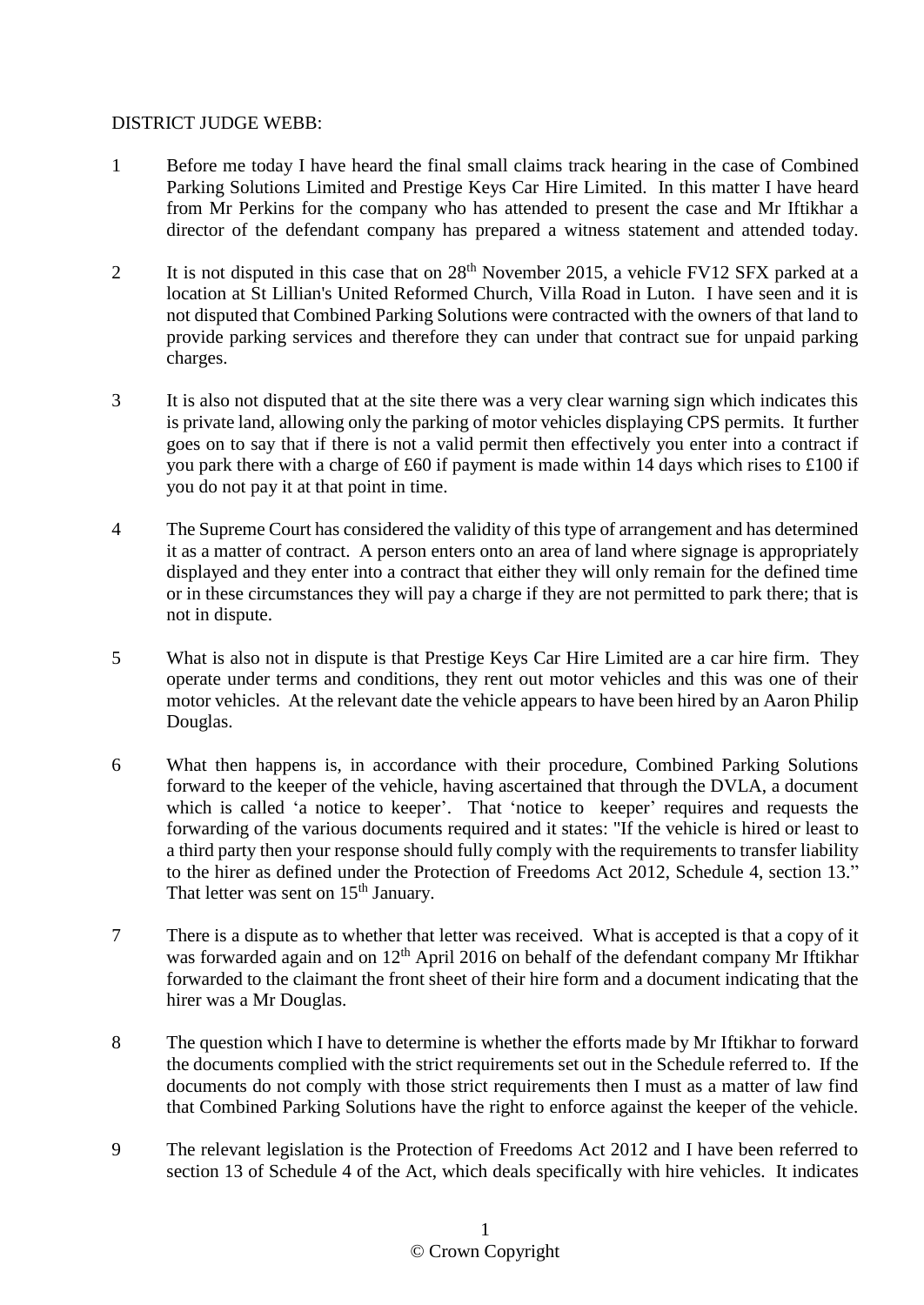at 13(1): "This paragraph applies in the case of parking charges incurred in respect of parking of a vehicle on relevant land if the vehicle is at the time of parking hired to a person under a hire agreement" -- that is satisfied, and (6): "the a keeper has been given a notice to keeper in the relevant period". -- I am informed that the relevant period is 56 days and that notice was given within that period and therefore this section gives the right to exercise the power under paragraph 4 of the Schedule to enforce against the registered keeper rather than the hirer.

- 10 However, it is clear at 13(2): "The creditor may not exercise the right under paragraph 4 to recover from the keeper any unpaid parking charges specified in the notice to keeper if, within the period of 28 days beginning with the day after that on which the notice was given, the creditor is given (a) a statement signed by or on behalf of the vehicle-hire firm to the effect that at the material time the vehicle was hired to a named person under a hire agreement." Very simply, the defendant company complied with that paragraph; they provided a statement indicating that it was hired by a named person.
- 11 However, they have a further obligation set out in 13(2)(b), which is to provide a copy of the hire agreement and at 13(2)(c) to provide a copy of a statement of liability signed by the hirer under that hire agreement.
- 12 So the structure of the law is that it allows hire companies to deflect their obligations under Schedule 4 of the Act if they provide the required documentation within 28 days. I reiterate the required documentation is a statement as to the hirer, a copy of the hire agreement and a copy of a statement of liability.
- 13 The law continues to define a copy of a statement of liability at 13(3): "The statement of liability required by sub-paragraph  $(2)(c)(a)$  must contain a statement by the hirer to the effect that the hirer acknowledges responsibility for any parking charges." So the law is clear and I have already indicated to the parties my judgment in this matter on the pure narrow fact is very simple.
- 14 Within 28 days the company did not forward to the claimant a copy of the hire agreement. What they forwarded was the front sheet of the hire agreement. The hire agreement is comprised of a proforma fill-in form, on the back of which appear terms and conditions. The document is not explicable or understandable without reference to both sides of the document. For this reason on receipt of the front sheet of the hire agreement there was an email conversation between the claimant and the defendants along the lines of -- and I paraphrase - - "You've not sent us the full document." "We don't have to." "Let's see you in court." So that has been, in essence, the dispute. I can say as a matter of clear construction of the statute sending part of a contract is not in compliance with the statute. A contract is not understandable and cannot be properly construed without both parts of the contract and therefore the defendant must lose their case today.
- 15 However, it is also sensible for me to look into the document itself. The statement of liability on the front of the document, i.e. the document provided willingly by the defendant, indicates: "I have read and agreed to the terms here and overleaf and warrant that all the details are correct. I understand that I will be liable for the period of the hire and for the purposes of the Road Traffic Regulation Act 1984, the Road Traffic Offences Act 1988 and the Road Traffic Act 1991 and any road user charging scheme as the owner of the vehicle for the offences, charges, excesses and penalty charges shown in terms and conditions overleaf." To my mind that does not mention parking charges. I have already construed that the wording 'road user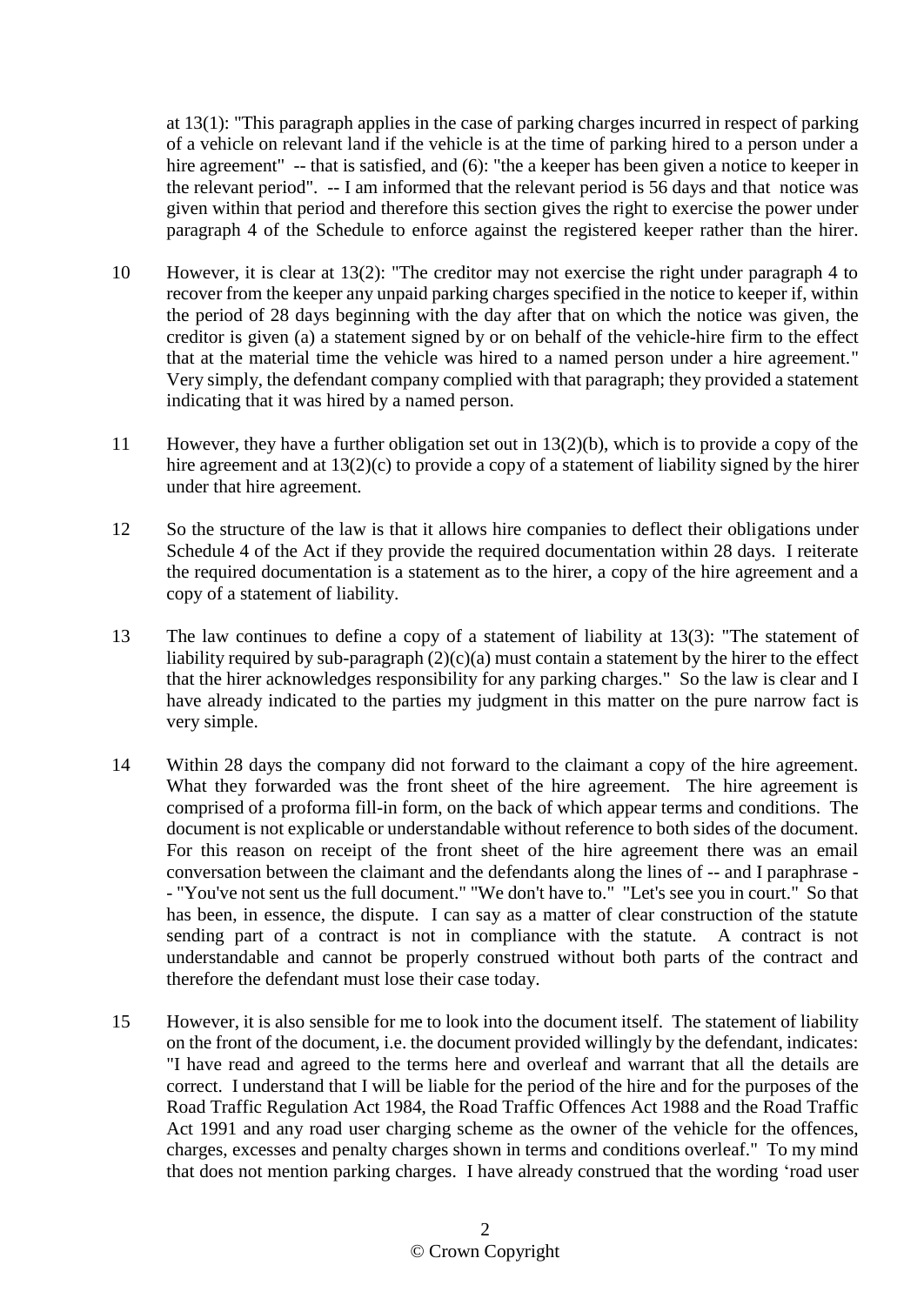charging scheme' does not explicitly cover parking charges, so on the face of it there is no liability in any event upon the hirer to meet parking charges.

- 16 It is only when one considers paragraphs 16 and 6 of the terms of conditions, where there is an amplification and possibly, if I take a sympathetic view of the statement of liability, clarification of the liabilities which extends those to include parking charges. So it is absolutely apparent that on receipt of the front page of the contract the claimant company could not be at all certain that liability had been passed over. The whole purpose of Paragraph 13 of Schedule 4 of the Act is to allow a chain of liability to be appropriately passed and in these circumstances the chain was not appropriately passed.
- 17 It is not for me to advise commercial enterprises how to conduct their business, but Prestige Keys Car Hire could well do with an element of clarification in terms of their statement of liability; it might make situations like this avoidable in the future.
- 18 Mr Iftikhar has made the point that they felt to some extent affronted by the request for their terms and conditions. Their terms and conditions are documents which are of a commercial nature, I do agree with that. They indicated that Combined Parking Solutions are a commercial entity, they are not a council, they are not regulated under the different regulatory schemes which cover statutory bodies and they felt that in those circumstances it was not necessary to forward the document.
- 19 The difficult is, unfortunately, this is a discrete area of law which refers to hire vehicles and it makes it clear that in compliance with an appropriate request that the full contract has to be provided and therefore in a sense their decision not to send it may have proved fatal to their defence in this matter.
- 20 I thank the parties for actually going through a discussion today, listening to what everyone has to say and conducting it in a sensible manner, but I find for the claimant.
- 21 So where does that leave in terms of pounds, shillings and pence?
- MR PERKINS: We have the initial claim as £150, we have an issue fee of £25, the fining fee I believe of £25 and there is just in line with the fees allowed under Part 27 £6.05 in expenses, consisting of £2 car parking (several inaudible words due to fault in recording) being a total of £206.05, sir.

DISTRICT JUDGE WEBB: I like to break it down.

MR PERKINS: Okay, sir.

DISTRICT JUDGE WEBB: So (1) the defendants shall pay  $-$  it is £150, is it not, the actual----

MR PERKINS: (Inaudible).

DISTRICT JUDGE WEBB: ----and that is set out in the contract.

MR PERKINS: Sir.

DISTRICT JUDGE WEBB: £150 in respect of parking charges and fees; (2) the defendants shall pay the court fees of £50?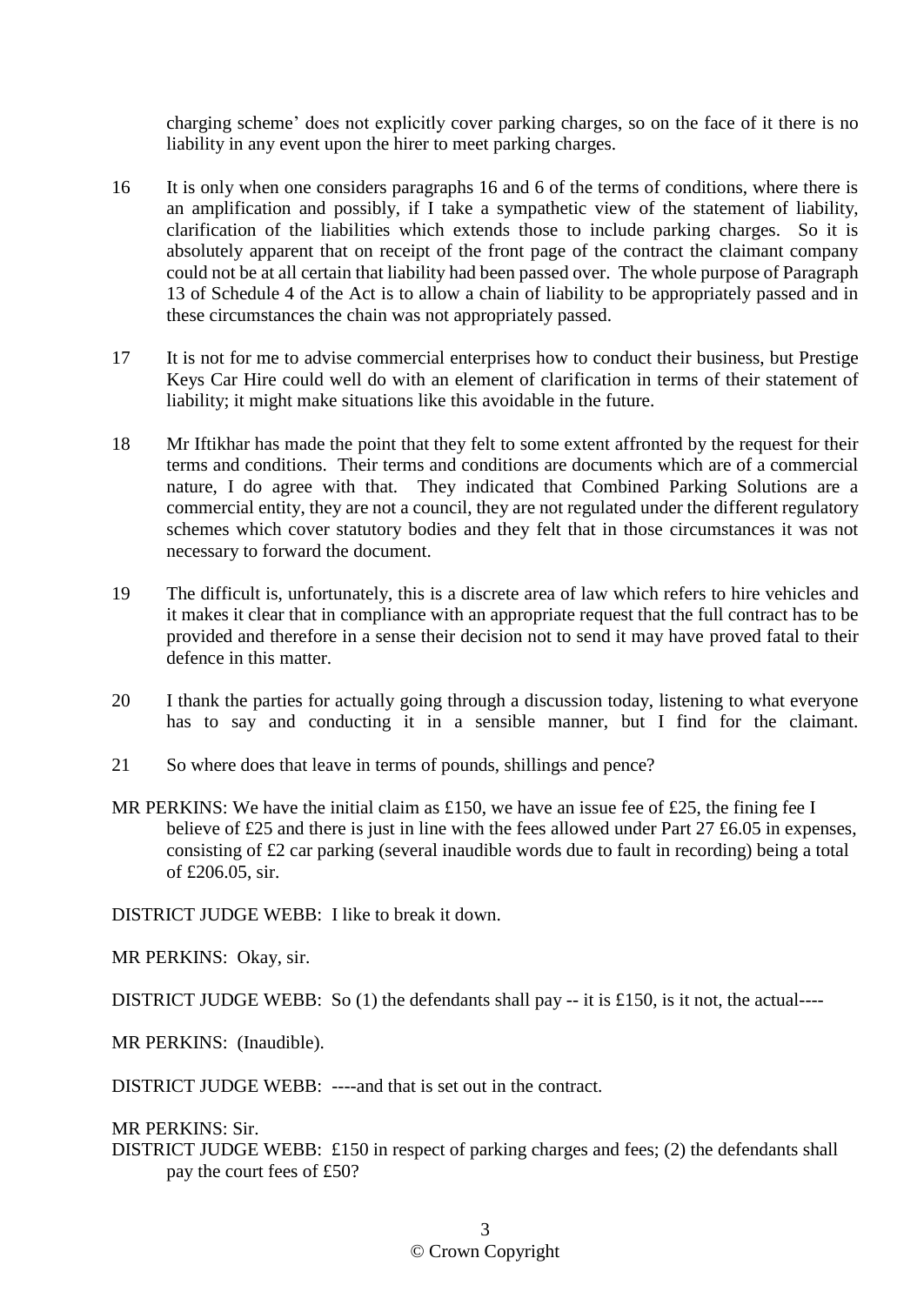MR PERKINS: £50 in total, sir, yes.

- DISTRICT JUDGE WEBB: Court fees of £50; (3) -- they are entitled to their travel. They have not had to travel as far as you, but from Bilston I imagine----
- MR PERKINS: That is (inaudible), sir.
- DISTRICT JUDGE WEBB: ----their office is. The defendant shall further pay travel expenses and did you say £6 something?

MR PERKINS: £6.05

- DISTRICT JUDGE WEBB: £6.05. Thus a total of £206.05 to be paid by 4 p.m. on  $30<sup>th</sup>$  September 2016.
- MR IFTIKHAR: Can I ask, you know if there's an appeal when you're obviously going against a company, shouldn't a parking fine be frozen like how it is with councils, where it should be held until the claim result?
- DISTRICT JUDGE WEBB: You have made no appeal.
- MR IFTIKHAR: No, they don't have an appeal process, they just have -- you just reply to the notice.
- DISTRICT JUDGE WEBB: In the letter it said you can set out your considerations, does it not?
- MR PERKINS: There's (inaudible) that ----
- DISTRICT JUDGE WEBB: ----and it refers to some sort of ombudsman----
- MR PERKINS: Yeah, okay, sir. Yeah, the IOS, yes, sir.
- MR IFTIKHAR: On the first letter you're talking about, the letter they sent out? Because----
- JUDGE DISTRICT WEBB: Yes.
- MR IFTIKHAR: ----obviously we didn't receive anything on the (inaudible). I'm just talking about from the point we received it.

DISTRICT JUDGE WEBB: It----

- MR IFTIKHAR: Wouldn't our appeal what we replied back (inaudible). You know, we're not the hirer. Shouldn't it at that point be frozen and not escalated to the point of----
- DISTRICT JUDGE WEBB: Well, unfortunately it is a contractual issue and what the contract says and the contract is set out according to the Supreme Court perfectly validly on a notice and it says to cover additional administration costs are charged and will increase by £50 if a charge remains unpaid and debt recovery or legal action is commenced. It has. You are caught by the contract. The letter which, if I had to make a finding as to whether it was validly served,